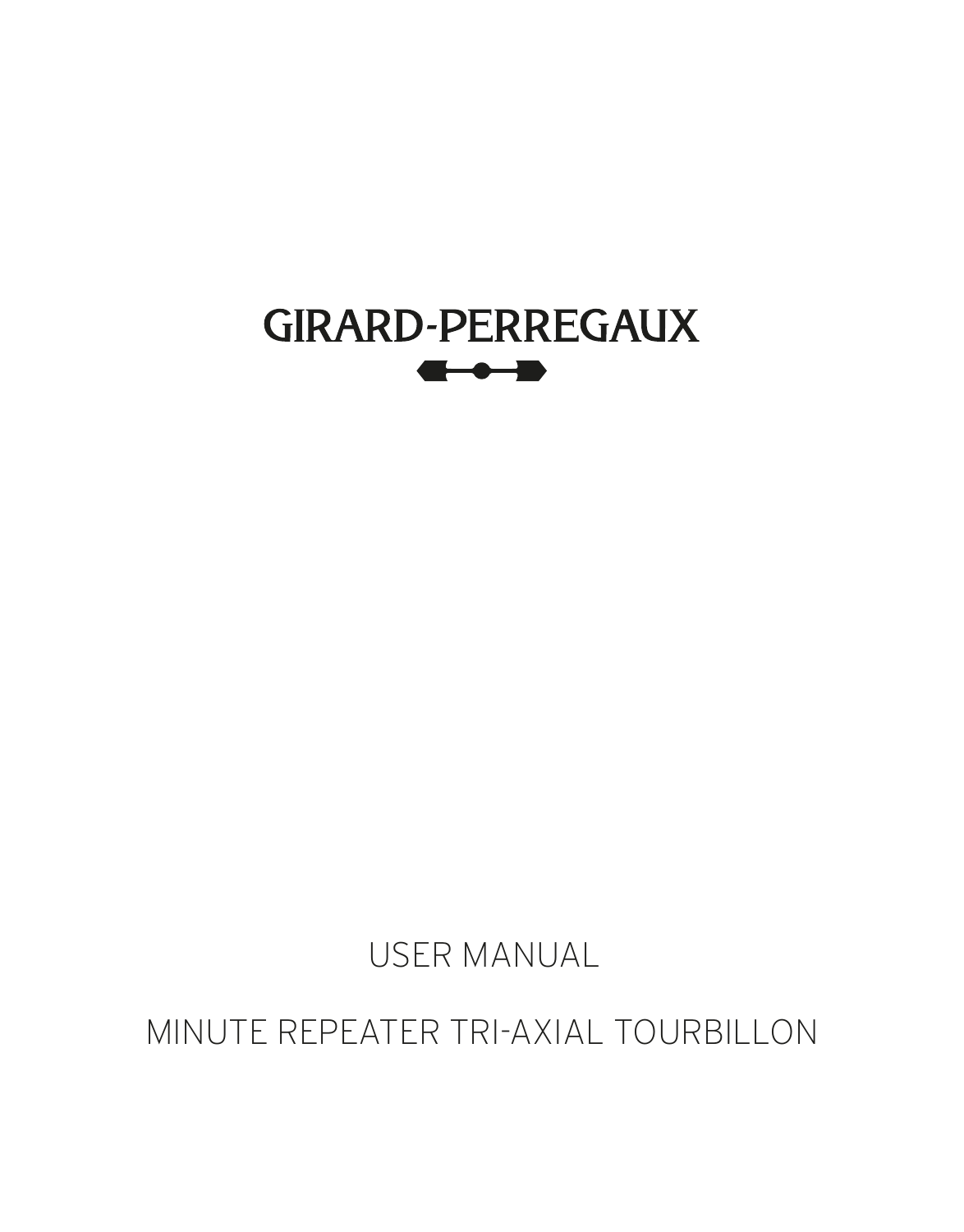# INSTRUCTIONS FOR USE

#### WINDING

Crown in two positions:

- 0. Manual-winding position (crown not pulled out).
- 1. Time setting position (crown fully pulled out).

#### Manual-winding:

Your watch requires regular winding to work normally. To wind, turn the crown backward and forward when it is in position 0). When fully wound, your watch has a power reserve of approximately 64 hours.

Warning: do not force the crown once the resistance increases as this could damage the movement.

### SETTING THE TIME

Warning: before making any manipulation, make sure the striking mechanism is disengaged.

- 1. Pull your crown out to the time setting position 1).
- 2. Turn your crown clockwise to position the hour and minute hands at the selected time. At the time signal, push the crown back to position 0). Your watch will restart immediately.

Warning: after making any setting, always return the crown to its original position, to preserve the water resistance of your watch and prevent any damage to the mechanism. To do so, press the crown against the case in position 0).

#### STRIKING MECHANISM

Move the sliding device c) on the left-hand side of the case up to the banking and then release it. This will activate the striking mechanism, which will then strike the hours, quarters and minutes.

Warning: never change the time when the striking mechanism is engaged.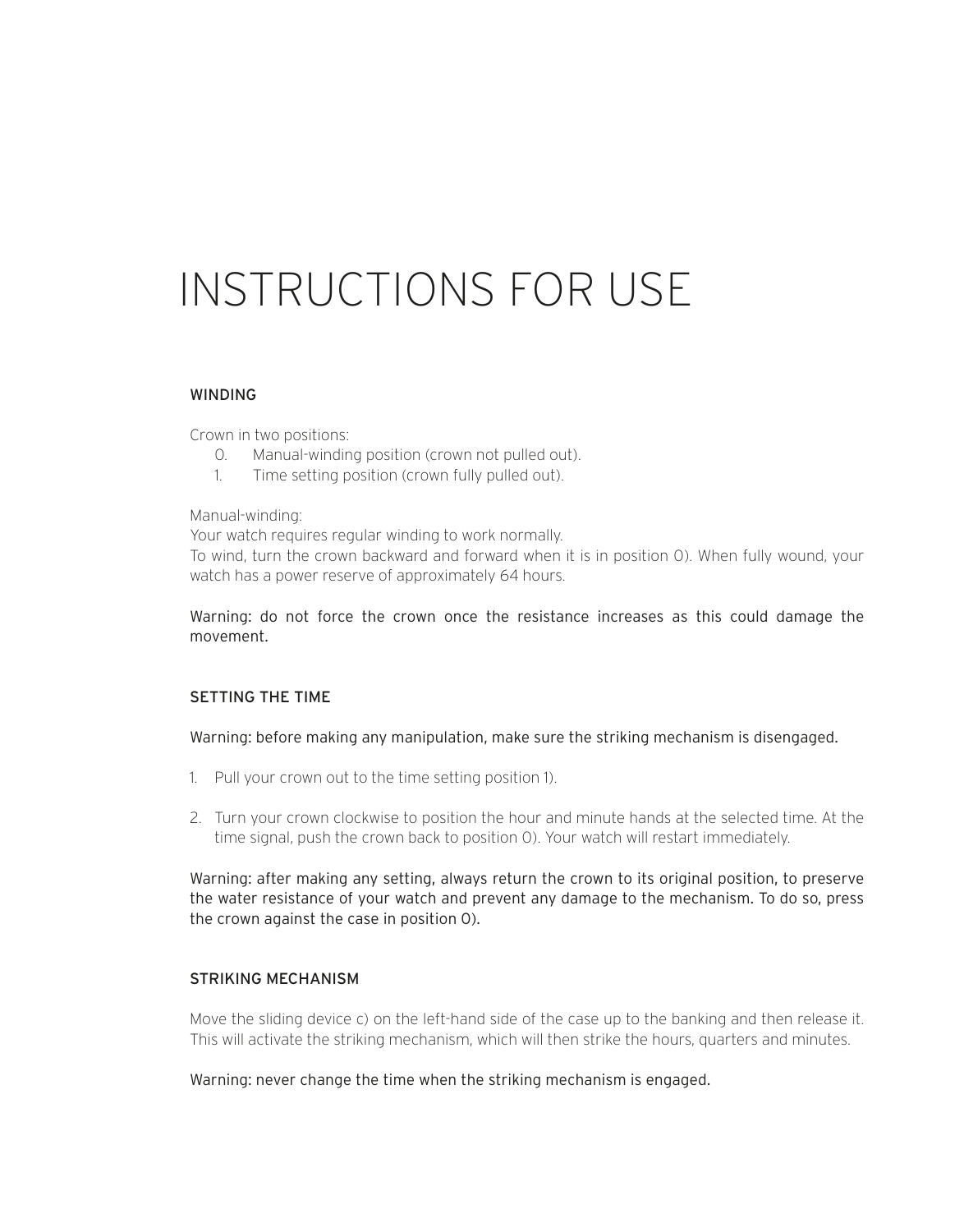

## FUNCTIONS

- a | Hours
- b | Minutes
- c | Minute repeater slide
- d I Tri-axial tourbillon

## GIRARD-PERREGAUX GP09560 HAND-WOUND MECHANICAL MOVEMENT

| Diameter:      | 36.60 mm $(16^{1/4}$ "                                |
|----------------|-------------------------------------------------------|
| Height:        | $17.32$ mm                                            |
| Frequency:     | $21.600$ Vib/h - $(3$ Hz)                             |
| Jewels:        | 54                                                    |
| Power reserve: | minimum 64 hours                                      |
| Functions:     | tri-axial tourbillon, minute repeater, hours, minutes |

## CASE

| Diameter:         | 48.00 mm                       |
|-------------------|--------------------------------|
| Crystal:          | sapphire anti-reflective 'box' |
| Case-back:        | sapphire crystal 'box'         |
| Water resistance: | 30 meters (3 ATM)              |